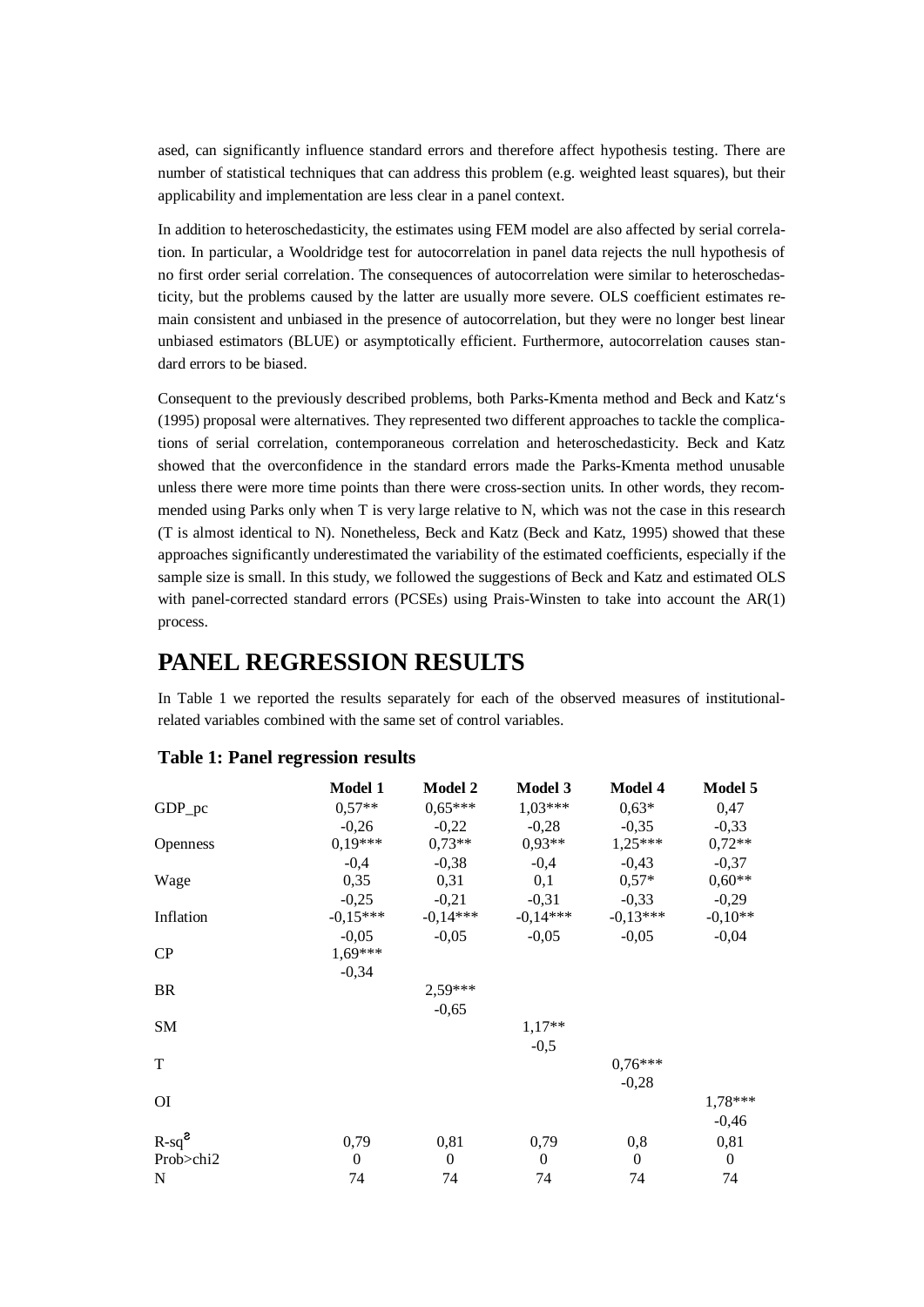Source: Authors' calculations

Note: Robust standard errors in parentheses. Asterisks indicate variables whose coefficients are significant at the 10% (\*), 5%(\*\*), and 1% (\*\*\*) level, respectively. All regressions include constant and country dummies (not reported in the table).

<sup>2</sup> There is no precise counterpart to  $R^2$  in the generalized regression model. The  $R^2$  from the transformed model is purely descriptive (see Greene 1999).

Turning first to the results for the control variables, we noted that the variables displayed the correct sign. FDI is positively related to GDP p/c and was always statistically significant except in model 5. Therefore, larger markets, which recorded faster economic growth, offered better opportunities for service industries to make use of their ownership advantages, which in turn led to a greater FDI inflow into this sector. Surprisingly, wages were insignificant although they had the expected sign in all the models. A possible explanation could be the use of average wages in the analysis, rather than the wages in the industry, since such data were not available for all the observed countries. Moreover, one of the possible explanations was that cheap but relatively skilled labour, although a favorable factor for investment, characterized most of the transition economies that competed with each other for foreign investment. Therefore it could not be a specific advantage of any of these economies individually, and could not help attract foreign investors. Inflation manifests statistical significance at the level of 1-5% and has the negative algebraic sign, as initially presumed. Macroeconomic instability, traditionally determined on the basis of the persistent rise of price levels, increases the commercial risk of investment. High inflation weakens the foreign investors' confidence in capability and readiness of the recipient country government to maintain a consistent monetary policy, stable prices and currency should their economies be exposed to turbulence of a greater scope. The fear of shock therapy which could cause losses inevitably affects the decision on possible investment in service industries. Openness was always a highly significant variable that exerted a positive influence on the FDI in the service sector of CEE countries.

The analysis of significance and impact of the institution-related variables on the FDI stock in service sector covered a series of progress indicators in the process of transition, developed on the basis of EBRD methodology. All of the five analyzed indicators in the model showed a considerable statistical significance (1%, and 5%) and, as expected, positively influenced FDI, thus empirically confirming the main initial hypothesis that establishing and strengthening institutions of market economy leads to the increase of FDI inflow into the service sector of the CEE countries.<sup>4</sup>

## **CONCLUDING REMARKS**

The purpose of this paper was to assess correlation between factors influencing FDI level, based on the referenced literature, but in the area of services. Since there are significant differences between goods and services there is a need to find possible differences between the factors influencing FDI inflow in the service area. The main goal of the research was to find the factors which countries

<sup>&</sup>lt;sup>4</sup> Given that the eight countries of Central and Eastern Europe are highly convergent in terms of their level of economic performance as well as in terms of achieved structural reforms, some of the analyzed institution-related variables BR and SM did not manifest sufficient variability (within standard deviations<0,05). The coefficients on variables with small within standard deviations may not be as well identified as the others. Given coefficients and standard errors for mentioned variables are high and that is the consequence of the problem that was observed.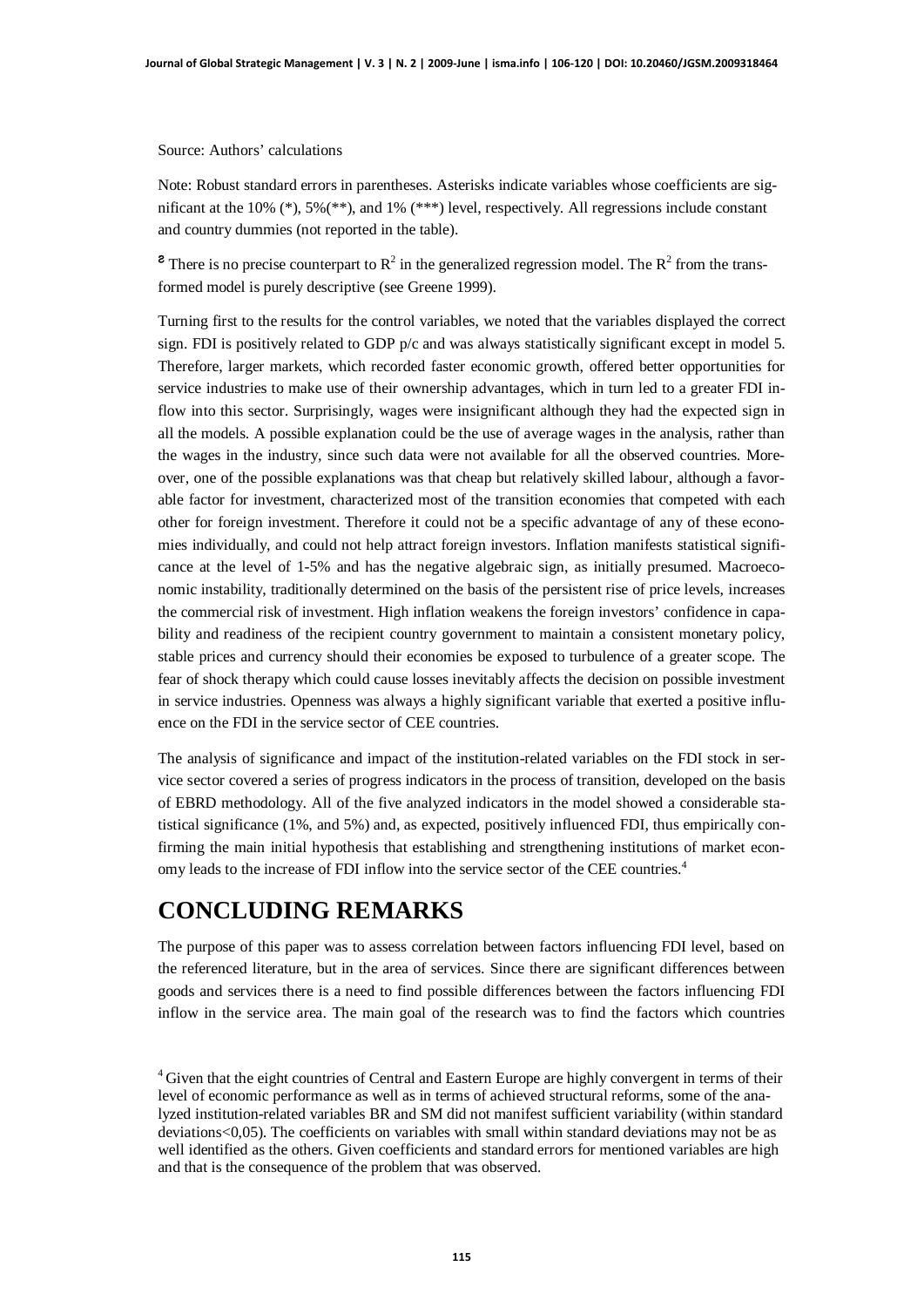could use as the basis for development of policies and strategies to promote and attract FDI in services.

We have found significant positive relation and influence of GDP and market openness on the level of FDI inflow in the service sector, which was the relation confirmed in econometric analyses of the total FDI inflow, as well as FDI inflow in the manufacturing sector. Significant negative correlation between inflation rate and FDI inflow has been found; this was also expected, since it implied inadequate macroeconomic environment as one of critical variables likely to affect the location of FDI. However, we found atypical relations - compared to FDI inflow in the manufacturing sector - between the level of average wages and FDI inflow: the average level of wages had a negative, though not significant influence on the decision about a possible sector for investment. A probable explanation for this type of connection could be found in theories and motives for investment in the service sector. Motives for this type of investment do not include cheap labor, since service companies trying to transnationalise look for professional and skilled employees, and they are by no means motivated with the level of wages.

In the research we have found significant positive relation between tested variables: competition policy, banking reform and interest rate liberalisation, securities markets & non-bank financial institutions. It means that Hypothesis 1 and Hypothesis 2 have been confirmed completely, while Hypothesis 3 was partially confirmed. Practically, we rejected a part of Hypothesis 3 pertaining to the level of average salaries as a motive for investment in the service sector.

These conclusions indicate that CEE countries that want to promote and attract FDI in services should follow results and correlation between the factors tested in the research, but at the same time, insist on improvement of the lower-ranked areas:

- Looking at the price liberalization and competition policy, there is a pattern of the activities CEE countries are involved in. They are ranked fairly high in the price liberalization area, which means that they have created relatively open markets for domestic and international supply, in line with the neo-liberal arguments for creating a relatively or completely free market without government influence. At the same time, all countries are ranked below average in the competition policy, which in turn implies that there is a negative perception about their ability to compete on the CEE countries' markets. A possible reason for these results is the fact that some of the CEE countries try to protect the domestic service area. A specific example of this pattern may be Slovenia, the country insisting on controlling the level of FDI inflows into the banking and financial sector. There are several other countries trying to keep at least a part of the service sector (public services, or financial services) domestically owned. Until all of them accept the request for privatization and deregulation of all these sectors, both levels and ranks will remain low. If CEE countries want to attract a high level of FDI inflow in services, they have to accept strong deregulation of the service sector. It is a kind of global interventionism aiming to globalize and transnationalise these services.
- Further implementation of banking reforms and liberalization of financial services market is important for all countries in the region, except for Czech Republic, Estonia and Hungary. They are marked with 4 in 2005 and 2006 and very close to achieve standards and performance norms of advanced industrial economies: full convergence of banking laws and regulation with BIS standards; provision of a full set of competitive banking services.
- Development of securities markets  $\&$  non-bank financial institutions. This is owing to the fact that in most of the researched countries, financial sector consists mainly of banking institutions, which implies that they have to further develop other dimensions and subjects in this area, as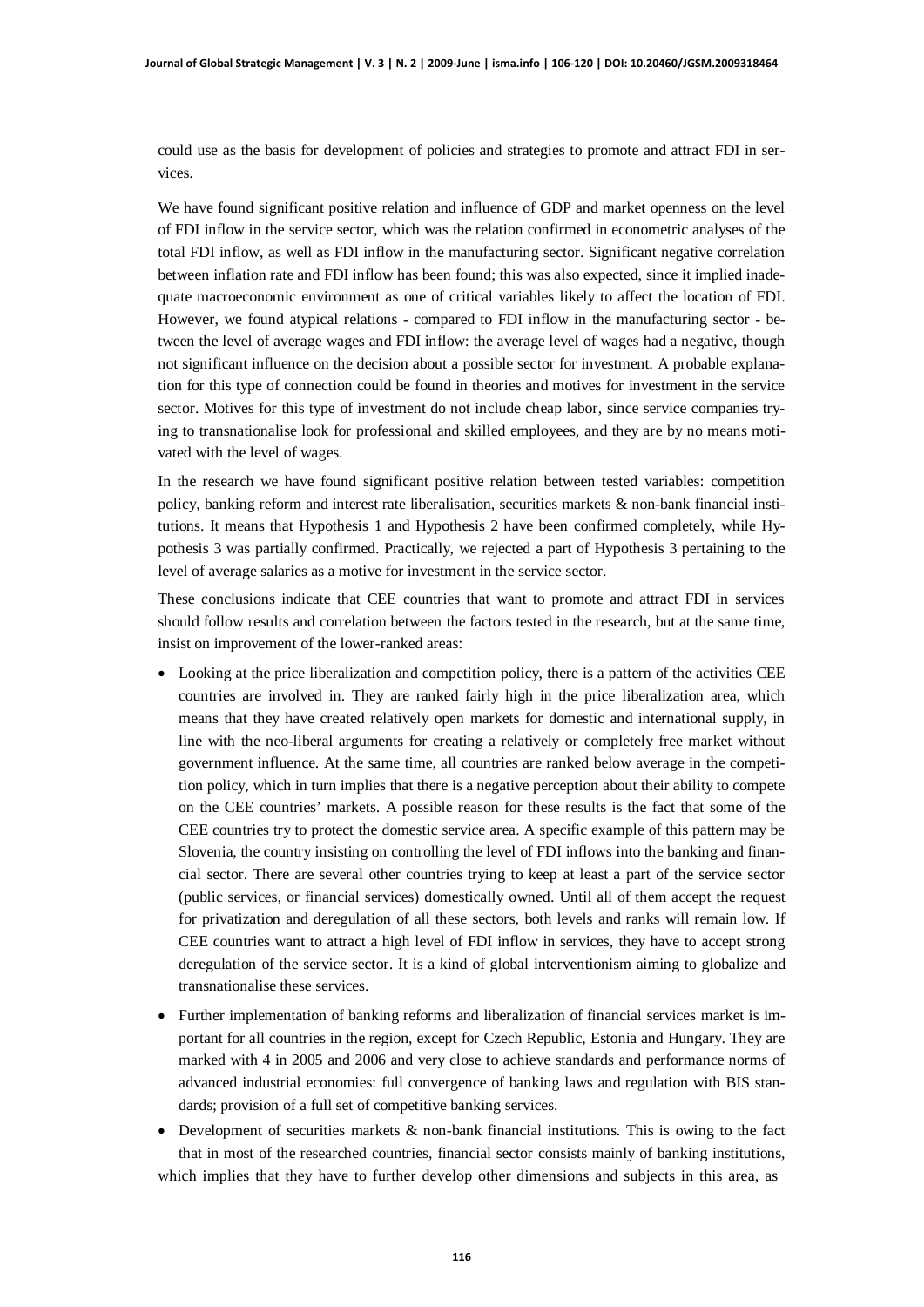well as to create securities markets. The recommendation practically applies to all the countries in the region, except Hungary, which was marked with 4 in the last year of the assessment.

- Looking at the overall infrastructure reforms, the ranking of average reform indicators in the electricity sector, researched countries have got the lowest indicators compared to the average of assessed areas. Based on them one could conclude that there is a need to continue the reforms.
- Looking at the telecommunication sector, excluded from the infrastructure reforms, the situation is much better. Most of the countries were marked  $4$  or  $4$  + since they have implemented complete commercialization, including the privatization of a dominant operator; comprehensive regulatory and institutional reforms, extensive liberalization of entry or effective regulation through an independent entity, coherent regulatory and institutional framework to deal with tariffs, interconnection rules, licensing, concession fees and spectrum allocation, and consumer ombudsmen function.
- Strengthen further legislative frameworks to ensure consistency with international standards and conventions. Ensure that policies in the CEE countries are in line with the OECD Guidelines for Managing Conflict of Interest in the Public Sector, and that appropriate resources are allocated for implementation. Strengthen public procurement institutions through regular training of public officials and monitoring of procurement cases. Implement and regularly monitor anticorruption policy, focusing on the evaluation of the effectiveness of policies in place and on the use of risk assessment techniques to identify future priorities. Institutionalize regular, sustainable consultation mechanisms, with representatives of businesses for policy development, implementation and monitoring in all countries.

These results, which are confirmed by econometric studies and surveys on firms' investment intentions, are useful pointers to governments wishing to attract such investment. They also suggest that these same governments need to pay constant attention to upgrading and reconfiguring their own unique, location-bound advantages (both actual and potential) and to focus on attracting the kind of FDI that might help them best accomplish this objective.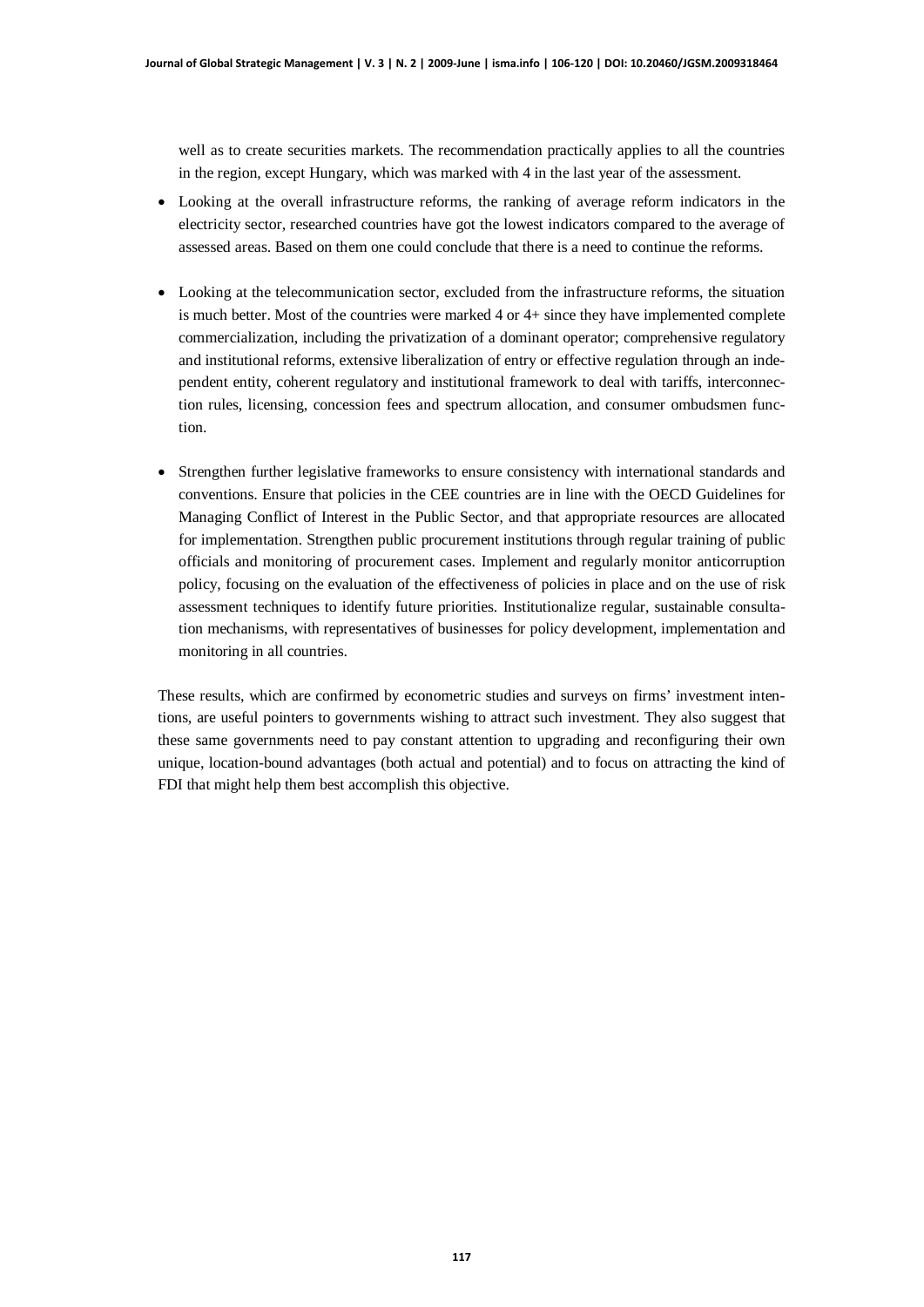## **REFERENCES**

Banga Rashmi, Trade and Foreign Direct Investment in Services: A Review, Working Paper No. 154, *Indian Councile for Research on International Economic Relations*, February 2005, pp 22

Baum C.F. (2006). An *Introduction to Modern Econometrics Using Stata*, A Stata Press Publication, StataCorp LP, College Station, Texas

Beck, N & Katz J.N. (1995). What to Do (and Not toDo) with Time-Series-Cross-Section Data, *American Political Science Review* 89(3): 634–47.

Bevan et. al. (2004). Foreign investment location and institutional development in transition economies, *International Business Review* 13 (2004) 43–64

Bevan, A. & Estrin, S. (2000). The determinants of foreign direct investment in transition economies, CEPR *Discussion Paper No. 2638*. London: Centre for Economic Policy Research

Bhagwati, Jagdish (1996) International Trade in Services and Its Relevance fr Economic Development, in Bhagwati-Jagdish, *Political economy and international economics*. Edited by Douglas A. Irwin. Cambridge and London: MIT Press, 1996; 235-69, previously published. 1987

Bhagwati Jagdish (1991) Trade in Services and the Multilateral Trade Negotiations", Bhagwati Jagdish, *Political economy and international economics*. Edited by Douglas A. Irwin. Cambridge and London: MIT Press, 1996; 282-306, previously published. 1987

Blattner, T. (2002). Foreign Direct Investment in Transition, paper presented at the seminar on '*Europaische Kapitalmarkte im Wandel: Theorie und Empirie*', Free University Berlin, Department of Economics, Institute for Economic Policy and Economic History

Bhagwati Jagdish (1989), Is Free Trade Passe after Al?" *Weltwirtschaftliches-Archiv*; 125(1): 17-44

Buch, C.M. (2000), "Why do Banks Go Abroad? Evidence from German Data", *Financial Markets, Institutions and Instruments.*

Buckley, P.J. and Casson, M.C. (1976), "*The Future of the Multinational Enterprise*", Homes & Meier: London

Buigues, P. and Jacquemin, A. (1994). Foreign Direct Investment and Exports to the European Community, in M. Mason and D. Encarnation (eds.) Does Ownership Matter: *Japanese Multinationals in Europe*, Oxford and New York: Oxford University Press

Chanda Rupa (1997), Trade Liberalization and Foreign Direc Investment in Producer Services: A Theoretical and Empirical Study", *Working Paper, IIM Bangalore,* September 1997

Chanda Rupa (2000), "Impact of Trade Liberalization of Foreign Direct Investment in Producer Services", *working paper 103, IIM, Bangalore, September*.

Delali, A. (2003). The Determinants and Impacts of Foreign Direct Investment, *MPRA Paper No. 3084*, [http://mpra.ub.uni-muenchen.de/3084/,](http://mpra.ub.uni-muenchen.de/3084/) (30/01/09)

Dunning, J. H. (1981), "Explaining the International Direct Investment Position of Countries: Towards a Dynamic or Developmental Approach", *Weltwirstchaftliches-Archiv. 117(1): 30-64*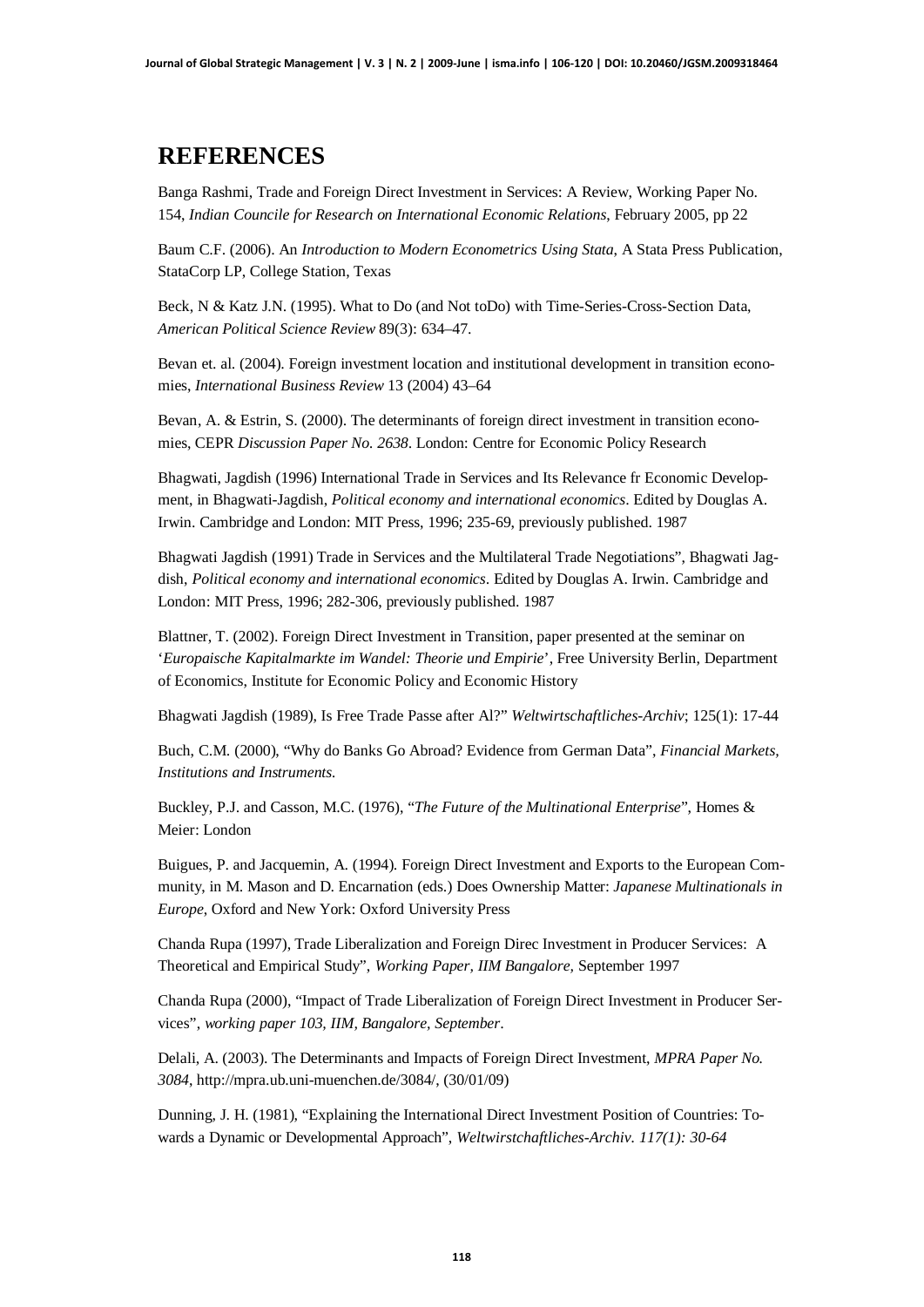Dunning, J.H. (1988). The Eclectic Paradigm of International Production: A Restatement and Some Possible Extensions, *Journal of International Business Studies*, vol.19, pp.1-31

Dunning, J.H.,, (1989), "Trade and Foreign-Owned Production in Services: Some Conceptual and Theoretical Issues", Giersch-Herbert, ed. *Services in world economic growth*: Symposium 1988. Tubingen, West Germany: Mohr (Siebeck); Boulder, Colo. and London: Westview Press; 108-50.

Dunning, J.H. (2005). Towards a New Paradigm of Development; Implications for the Determinants of *International Business Activity, Mimeo*, Universities of Reading and Rutgers.

Dunning, J.H. & Buckley. P.J. (1977). International Production and Alternative Models of Trade, *Manchester School of Economic and Social Studies*, vol.45, pp.393-403

Fukao Kyojy and Keiko Ito (2000), Foreign Direct Invesment and Service Trade: The Case of Japan, *Hitotsubashi University, mimeo*.

Gray, J.M and Gray, H. (1981) The multinational bank: A financial multinational corporation?", *Journal of Banking and Finance* 5(1), 33-63

Gronroos, Ch. (2007), "Service Management and Marketing"  $3<sup>rd</sup>$  ed., John Wiley & Sons, Ltd

Helpman, E. (1984), "A Simple Theory of International Trade with Multinational Corporations", *Journal of Political Economy*, June 92(3), 451-71.

Hill P. (1997), "On Goods and Services", *The Review of Income and Wealth*, Vol. 23. No. 4.

Holland, D. & Pain, N. (1998). The diffusion of innovations in Central and Eastern Europe: A study of the determinants and impact of foreign direct investment, NIESR Discussion Paper No. 137, *London: National Institute of Social and Economic Research.*

Hymer, S. (1976), International operations of national firms: A study of direct investment. *Cambridge, Mass: MIT Press*.

Kinoshita,Y. & Campos N. (2003). Why Does FDI Go Where it Goes? New Evidence from the Transition Economies, *Williamson Institute working paper*, 573.

Lankes, H. P. & Venables, A. J. (1996). FDI in economic transition: the changing pattern of investments. *Economics of Transition*, 4(2), 331-347.

Lansbury, M., Pain, N., & Smidkova, K. (1996). Foreign direct investment in Central Europe since 1990: An econometric study. *National Institute Economic Review*, 156, 104–124.

Markusen,, J.R. et al (1996), "A Unified Treatment of Horizontal Direct Investment, Vertical Direct Investment and the Pattern of Trade in Goods and Services", *National Bureau of Economic Research, In. NBER Working Papers: 5696*

Miller, S.R. and Parkhe, A. (1998), "Patterns in the expansion of U.S. banks' foreign operations", *Journal of international business studies*, 29, 2, 359-390

Moshirian, F. (1997), "Foreign direct investment in insurance services in the United States", *Journal of multinational financial management*, 7, 159-173